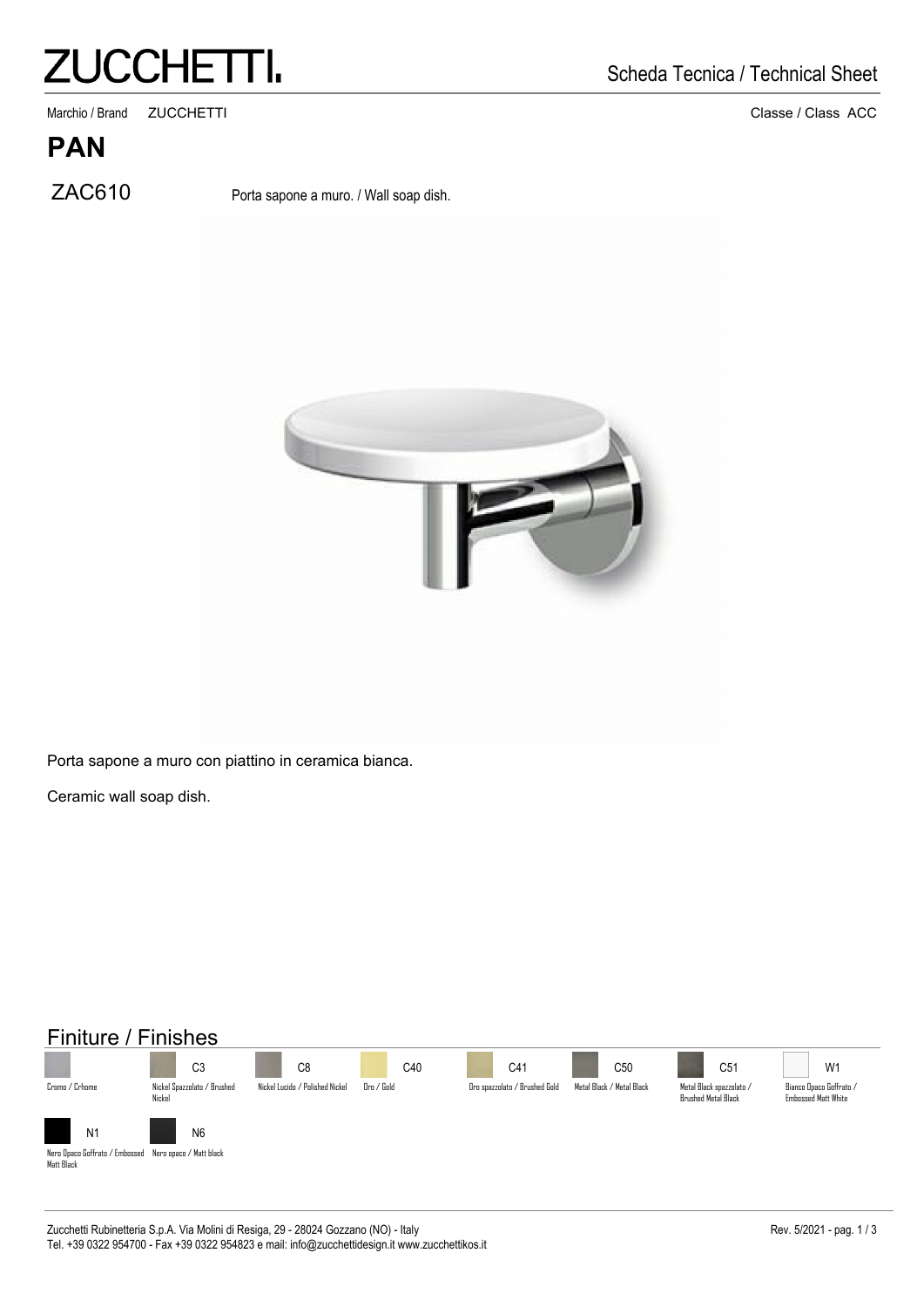## **ZUCCHETTI.**

. Marchio / Brand ZUCCHETTI 2000 Classe / Class ACC

Scheda Tecnica / Technical Sheet

**PAN**

ZAC610

Disegno Complessivo / Overall Drawing